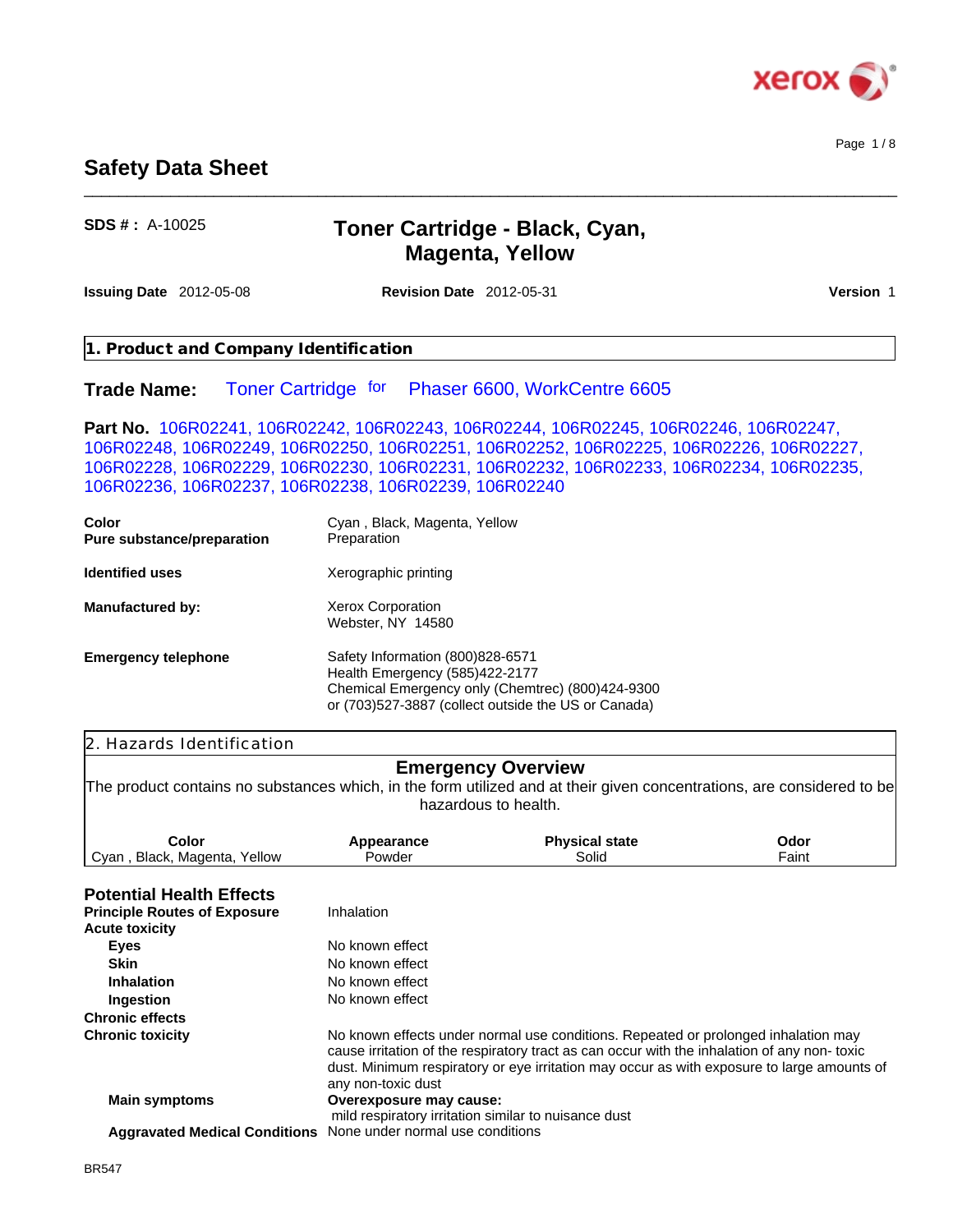

Page 2 / 8

# \_\_\_\_\_\_\_\_\_\_\_\_\_\_\_\_\_\_\_\_\_\_\_\_\_\_\_\_\_\_\_\_\_\_\_\_\_\_\_\_\_\_\_\_\_\_\_\_\_\_\_\_\_\_\_\_\_\_\_\_\_\_\_\_\_\_\_\_\_\_\_\_\_\_\_\_\_\_\_\_\_\_\_\_\_\_\_\_\_\_\_\_\_\_ **SDS # :** A-10025 **Toner Cartridge - Black, Cyan, Magenta, Yellow**

**Environmental hazard**

See Section 12 for additional Ecological Information.

**Risk Phrases**

None required

#### 3. Composition/Information on Ingredients

| <b>Chemical Name</b> | <b>CAS-No</b> | Weight % |
|----------------------|---------------|----------|
| Polyester resins     | Proprietary   | 70-90    |
| Wax                  | Proprietary   | $1 - 10$ |
| Pigments             | Proprietary   | $1 - 10$ |
| Carbon Black         | 1333-86-4     | $1 - 10$ |
| Titanium dioxide     | 13463-67-7    | $1 - 5$  |
| Additives            | Proprietary   | $1 - 5$  |

| 4. First Aid Measures             |                                                                                                                                                                 |
|-----------------------------------|-----------------------------------------------------------------------------------------------------------------------------------------------------------------|
| <b>General advice</b>             | For external use only. When symptoms persist or in all cases of doubt seek medical advice.<br>Show this material safety data sheet to the doctor in attendance. |
| Eye contact                       | Immediately flush with plenty of water. After initial flushing, remove any contact lenses and<br>continue flushing for at least 15 minutes                      |
| <b>Skin contact</b>               | Wash skin with soap and water                                                                                                                                   |
| <b>Inhalation</b>                 | Move to fresh air                                                                                                                                               |
| Ingestion                         | Rinse mouth with water and afterwards drink plenty of water or milk                                                                                             |
| Notes to physician                | Treat symptomatically                                                                                                                                           |
| <b>Protection of first-aiders</b> | No special protective equipment required.                                                                                                                       |
|                                   |                                                                                                                                                                 |

#### 5. Fire-Fighting Measures

| <b>Flammable properties</b>                                    | Not flammable. Will not readily ignite                                                                                                          |  |  |
|----------------------------------------------------------------|-------------------------------------------------------------------------------------------------------------------------------------------------|--|--|
| <b>Flash point</b>                                             | Not applicable                                                                                                                                  |  |  |
| Suitable extinguishing media<br>Unsuitable extinguishing media | Use water spray or fog; do not use straight streams, Foam<br>Do not use a solid water stream as it may scatter and spread fire                  |  |  |
| <b>Hazardous combustion products</b>                           | Hazardous decomposition products due to incomplete<br>combustion, Carbon oxides, Nitrogen oxides (NOx)                                          |  |  |
| <b>Explosion Data</b>                                          |                                                                                                                                                 |  |  |
| <b>Sensitivity to Mechanical Impact</b>                        | Not impact sensitive                                                                                                                            |  |  |
| <b>Sensitivity to Static Discharge</b>                         | Fine dust dispersed in air, in sufficient concentrations, and in the<br>presence of an ignition source is a potential dust explosion<br>hazard. |  |  |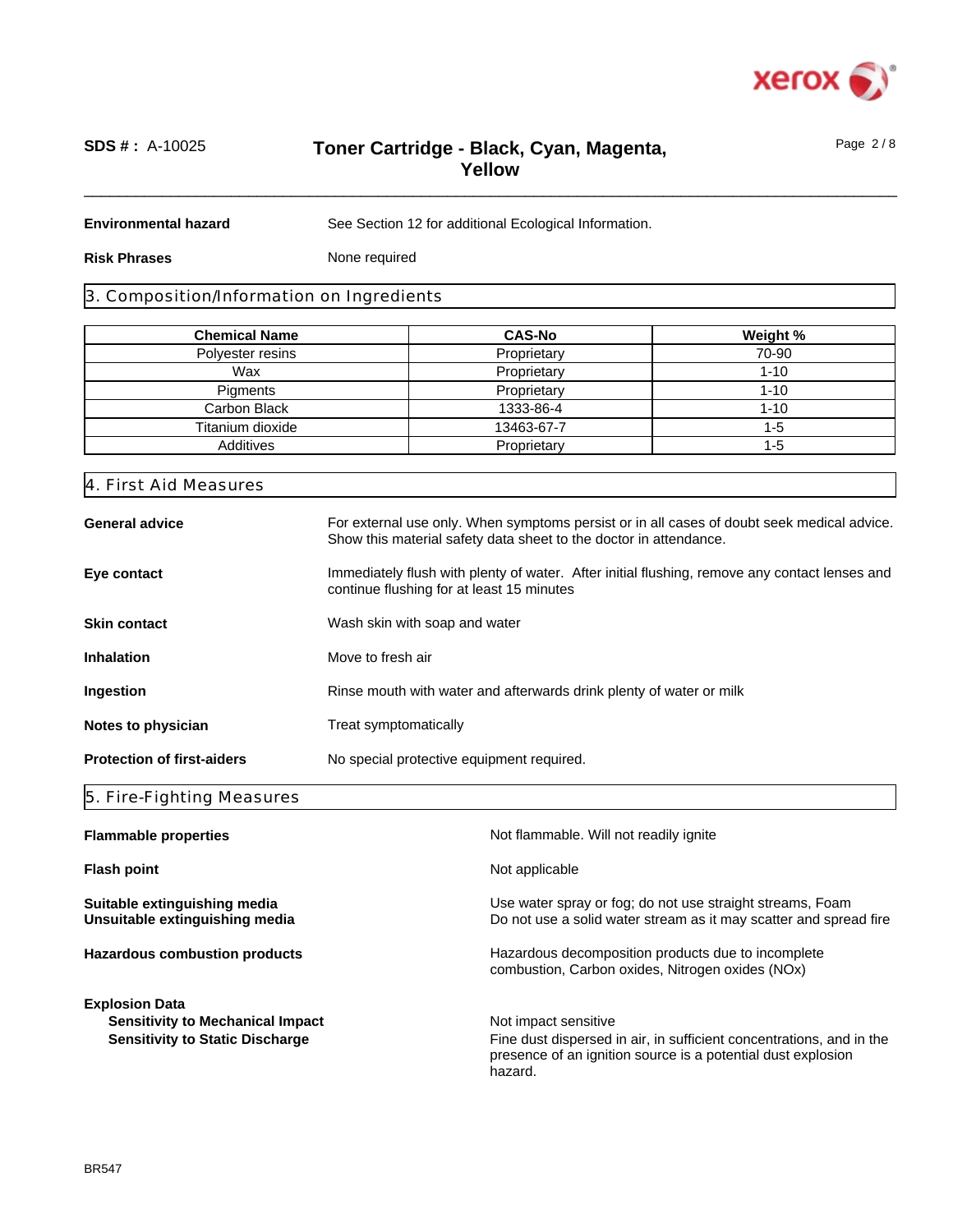

# \_\_\_\_\_\_\_\_\_\_\_\_\_\_\_\_\_\_\_\_\_\_\_\_\_\_\_\_\_\_\_\_\_\_\_\_\_\_\_\_\_\_\_\_\_\_\_\_\_\_\_\_\_\_\_\_\_\_\_\_\_\_\_\_\_\_\_\_\_\_\_\_\_\_\_\_\_\_\_\_\_\_\_\_\_\_\_\_\_\_\_\_\_\_ **Toner Cartridge - Black, Cyan, Magenta, SDS # :** A-10025 Page 3 / 8 **Yellow**

#### **Specific hazards arising from the chemical**

Fine dust dispersed in air, in sufficient concentrations, and in the presence of an ignition source is a potential dust explosion hazard.

#### **Protective Equipment and Precautions for Firefighters**

In the event of fire and/or explosion do not breathe fumes. Wear fire/flame resistant/retardant clothing. Use self-contained pressure-demand breathing apparatus if needed to prevent exposure to smoke or airborne toxins.

| <b>NFPA 704</b>                                                                                                                                                                                                                                                                         |  |                                                                                                                                             |                                                 |                                                |                                                                |  |
|-----------------------------------------------------------------------------------------------------------------------------------------------------------------------------------------------------------------------------------------------------------------------------------------|--|---------------------------------------------------------------------------------------------------------------------------------------------|-------------------------------------------------|------------------------------------------------|----------------------------------------------------------------|--|
| <b>Consumer use</b><br><b>Bulk packages</b>                                                                                                                                                                                                                                             |  | <b>Health Hazard</b><br>0<br><b>Health Hazard</b><br>0                                                                                      | <b>Flammability</b><br><b>Flammability</b><br>З | <b>Stability</b><br>0<br><b>Stability</b><br>0 | <b>Special hazard</b><br>None<br><b>Special hazard</b><br>None |  |
| 6. Accidental Release Measures                                                                                                                                                                                                                                                          |  |                                                                                                                                             |                                                 |                                                |                                                                |  |
| <b>Personal Precautions</b>                                                                                                                                                                                                                                                             |  | Avoid breathing dust.                                                                                                                       |                                                 |                                                |                                                                |  |
| <b>Environmental Precautions</b>                                                                                                                                                                                                                                                        |  | No special environmental precautions required                                                                                               |                                                 |                                                |                                                                |  |
| <b>Methods for containment</b>                                                                                                                                                                                                                                                          |  | Prevent dust cloud                                                                                                                          |                                                 |                                                |                                                                |  |
| Methods for cleaning up                                                                                                                                                                                                                                                                 |  | Prevent dust cloud. Sweep up or vacuum up spillage and collect in suitable container for<br>disposal. Use non-sparking tools and equipment. |                                                 |                                                |                                                                |  |
| <b>Other Information</b>                                                                                                                                                                                                                                                                |  | See Section 12 for additional information.                                                                                                  |                                                 |                                                |                                                                |  |
| 7. Handling and Storage                                                                                                                                                                                                                                                                 |  |                                                                                                                                             |                                                 |                                                |                                                                |  |
| Advice on safe handling                                                                                                                                                                                                                                                                 |  | Handle in accordance with good industrial hygiene and safety practice<br>Prevent dust cloud                                                 |                                                 |                                                |                                                                |  |
| <b>Technical measures/Storage</b><br>conditions                                                                                                                                                                                                                                         |  | Keep container tightly closed in a dry and well-ventilated place<br>Store at room temperature                                               |                                                 |                                                |                                                                |  |
| <b>Hygiene measures</b>                                                                                                                                                                                                                                                                 |  | None under normal use condtions                                                                                                             |                                                 |                                                |                                                                |  |
| Do not eat, drink or smoke when using this product<br><b>Industrial User</b><br>Wash hands before eating, drinking, chewing gum, using tobacco, or using toilet<br>Wash hands before breaks and at the end of workday<br>Provide regular cleaning of equipment, work area and clothing. |  |                                                                                                                                             |                                                 |                                                |                                                                |  |

8. Exposure Controls/Personal Protection

#### **Exposure guidelines Product information**

**ACGIH TLV TWA** 10 mg/m<sup>3</sup> (inhalable particles) **ACGIH TLV TWA** 3 mg/m<sup>3</sup> (respirable dust) **OSHA PEL TWA** 15 mg/m<sup>3</sup> (total dust) **OSHA PEL TWA** 5 mg/m<sup>3</sup> (respirable dust) **Xerox Exposure Limit**  $2.5 \text{ mg/m}^3$  (total dust) **Xerox Exposure Limit** 0.4 mg/m<sup>3</sup> (respirable dust)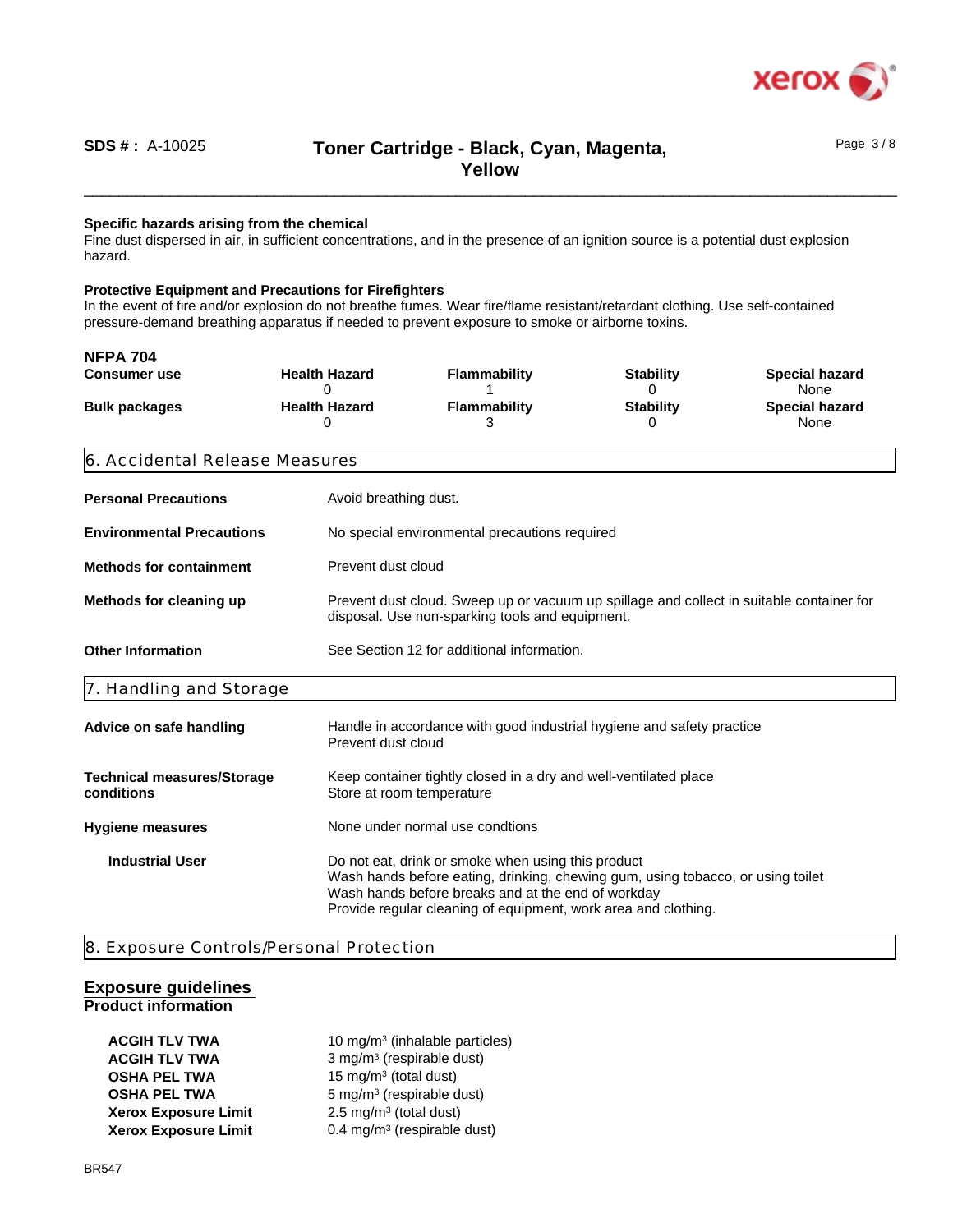

# \_\_\_\_\_\_\_\_\_\_\_\_\_\_\_\_\_\_\_\_\_\_\_\_\_\_\_\_\_\_\_\_\_\_\_\_\_\_\_\_\_\_\_\_\_\_\_\_\_\_\_\_\_\_\_\_\_\_\_\_\_\_\_\_\_\_\_\_\_\_\_\_\_\_\_\_\_\_\_\_\_\_\_\_\_\_\_\_\_\_\_\_\_\_ **SDS # :** A-10025 Page 4 / 8 **Toner Cartridge - Black, Cyan, Magenta, Yellow**

#### **Other Information**

The results obtained from a Xerox sponsored Chronic Toner Inhalation Study demonstrated no lung changes in rats for the lowest (1 mg/m<sup>3</sup> ) exposure level (the level most relevant to potential human exposure). A very slight degree of fibrosis was noted in 25% of animals at the middle (4mg/m<sup>3</sup>) exposure level, while a slight degree of fibrosis was noted in all the animals at the highest (16 mg/m<sup>3</sup> ) exposure level. These findings are attributed to "lung overloading", a generic response to excessive amounts of any dust retained in the lungs for a prolonged period. This study was conducted using a special test toner to comply with an EPA testing protocol.

#### **Biological standards**

This product, as supplied, does not contain any hazardous materials with biological limits established by the region specific regulatory bodies

#### **Occupational Exposure Controls**

| <b>Engineering measures</b> | None under normal use conditions.                                                                                                                                                    |
|-----------------------------|--------------------------------------------------------------------------------------------------------------------------------------------------------------------------------------|
| Industrial use              | Avoid dust formation<br>Ensure all equipment is electrically grounded before beginning transfer operations<br>Provide appropriate exhaust ventilation at places where dust is formed |

#### **Personal Protective Equipment**

| <b>Consumer</b> use           | These recommendations apply to the product as supplied                                           |
|-------------------------------|--------------------------------------------------------------------------------------------------|
| <b>Respiratory protection</b> | No special protective equipment required.                                                        |
| <b>Eye/Face protection</b>    | No special protective equipment required.                                                        |
| Skin and body protection      | No special protective equipment required.                                                        |
| <b>Hand protection</b>        | No special protective equipment required                                                         |
| Industrial use                | In case of insufficient ventilation:<br>Wear protective eyewear (goggles)<br>Effective dust mask |

#### 9. Physical and Chemical Properties

| Appearance<br><b>Odor threshold</b><br>рH<br><b>Flash point</b> | Powder<br>Not applicable<br>Not applicable<br>Not applicable<br>49 - 60 °C / 120 - 140 °F |                                             | Odor<br><b>Physical state</b><br><b>Color</b><br><b>Boiling</b><br>point/range | Faint<br>Solid<br>Cyan, Black, Magenta, Yellow<br>Not applicable                             |
|-----------------------------------------------------------------|-------------------------------------------------------------------------------------------|---------------------------------------------|--------------------------------------------------------------------------------|----------------------------------------------------------------------------------------------|
| <b>Softening point</b>                                          |                                                                                           |                                             | <b>Autoignition</b><br>temperature                                             | Not applicable                                                                               |
| <b>Flammability Limits in Air</b>                               |                                                                                           | Not applicable                              |                                                                                |                                                                                              |
| <b>Explosive properties</b>                                     |                                                                                           | source is a potential dust explosion hazard |                                                                                | Fine dust dispersed in air, in sufficient concentrations, and in the presence of an ignition |
| Vapor pressure<br>Vapor density                                 |                                                                                           | Not applicable<br>Not applicable            |                                                                                |                                                                                              |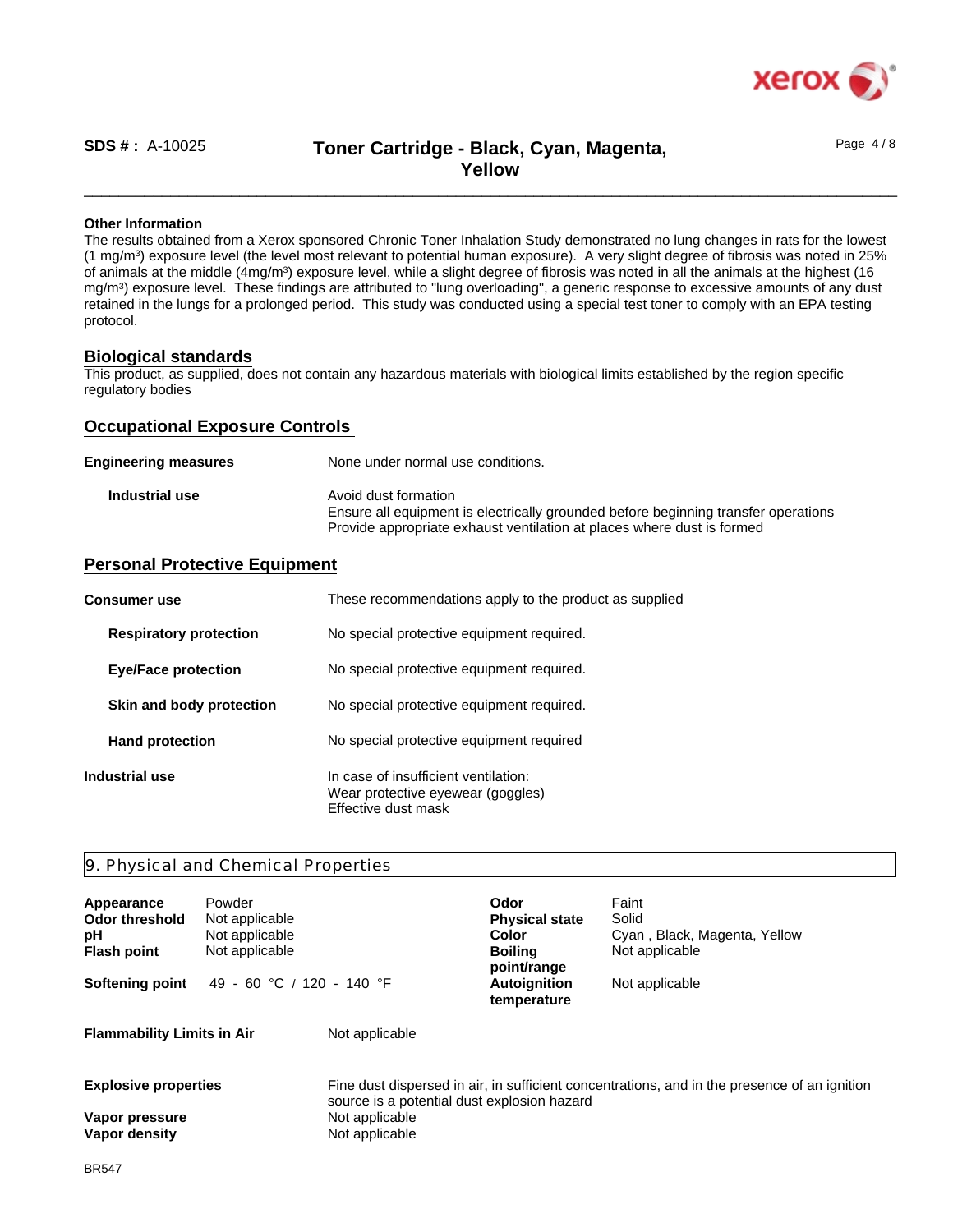

### \_\_\_\_\_\_\_\_\_\_\_\_\_\_\_\_\_\_\_\_\_\_\_\_\_\_\_\_\_\_\_\_\_\_\_\_\_\_\_\_\_\_\_\_\_\_\_\_\_\_\_\_\_\_\_\_\_\_\_\_\_\_\_\_\_\_\_\_\_\_\_\_\_\_\_\_\_\_\_\_\_\_\_\_\_\_\_\_\_\_\_\_\_\_ **Toner Cartridge - Black, Cyan, Magenta, Yellow SDS # :** A-10025 **Toner Cartridge - Black. Cvan. Magenta.** <sup>Page 5/8</sup>

| <b>Water solubility</b><br><b>Viscosity</b><br><b>Partition coefficient</b><br><b>Evaporation rate</b><br><b>Melting point/range</b><br><b>Freezing point</b><br><b>Specific gravity</b> | Negligible<br>Not applicable<br>Not applicable<br>Not applicable<br>Not determined<br>Not applicable<br>$\sim$ 1                                                |  |
|------------------------------------------------------------------------------------------------------------------------------------------------------------------------------------------|-----------------------------------------------------------------------------------------------------------------------------------------------------------------|--|
| 10. Stability and Reactivity                                                                                                                                                             |                                                                                                                                                                 |  |
| <b>Reactivity</b>                                                                                                                                                                        | No dangerous reaction known under conditions of normal use                                                                                                      |  |
| <b>Stability</b>                                                                                                                                                                         | Stable under normal conditions                                                                                                                                  |  |
| Incompatible products                                                                                                                                                                    | None                                                                                                                                                            |  |
| <b>Conditions to Avoid</b>                                                                                                                                                               | Prevent dust cloud, Fine dust dispersed in air, in sufficient concentrations, and in the<br>presence of an ignition source is a potential dust explosion hazard |  |
| Hazardous Decomposition Products None under normal use                                                                                                                                   |                                                                                                                                                                 |  |
| <b>Hazardous polymerization</b>                                                                                                                                                          | Hazardous polymerization does not occur                                                                                                                         |  |
| <b>Hazardous reactions</b>                                                                                                                                                               | None under normal processing.                                                                                                                                   |  |
| 11. Toxicological Information                                                                                                                                                            | The toxicity data noted below is based on the test results of similar reprographic materials                                                                    |  |

The toxicity data noted below is based on the test results of similar reprographic materials.

| <b>Acute toxicity</b>                           |                                                                                                                                                                                                                                                                                                        |                                                      |            |  |  |
|-------------------------------------------------|--------------------------------------------------------------------------------------------------------------------------------------------------------------------------------------------------------------------------------------------------------------------------------------------------------|------------------------------------------------------|------------|--|--|
| <b>Product information</b>                      |                                                                                                                                                                                                                                                                                                        |                                                      |            |  |  |
| <b>Irritation</b>                               |                                                                                                                                                                                                                                                                                                        | No skin irritation No eye irritation                 |            |  |  |
| LD50 Oral:                                      | $> 5$ g/kg (rat)                                                                                                                                                                                                                                                                                       |                                                      |            |  |  |
| LD50 Dermal:                                    | $> 5$ g/kg (rabbit)                                                                                                                                                                                                                                                                                    |                                                      |            |  |  |
| <b>LC50 Inhalation:</b>                         |                                                                                                                                                                                                                                                                                                        | $> 5$ mg/L (rat, 4 hr)                               |            |  |  |
| Eyes                                            | No known effect                                                                                                                                                                                                                                                                                        |                                                      |            |  |  |
| <b>Skin</b>                                     | No known effect                                                                                                                                                                                                                                                                                        |                                                      |            |  |  |
| <b>Inhalation</b>                               | No known effect                                                                                                                                                                                                                                                                                        |                                                      |            |  |  |
| Ingestion                                       | No known effect                                                                                                                                                                                                                                                                                        |                                                      |            |  |  |
| <b>Chronic toxicity</b>                         |                                                                                                                                                                                                                                                                                                        |                                                      |            |  |  |
| <b>Product information</b>                      |                                                                                                                                                                                                                                                                                                        |                                                      |            |  |  |
| <b>Chronic effects</b>                          | No known effects under normal use conditions. Repeated or prolonged inhalation may<br>cause irritation of the respiratory tract as can occur with the inhalation of any non-toxic<br>dust. Minimum respiratory or eye irritation may occur as with exposure to large amounts of<br>any non-toxic dust. |                                                      |            |  |  |
| <b>Main symptoms</b><br>Overexposure may cause: |                                                                                                                                                                                                                                                                                                        |                                                      |            |  |  |
|                                                 |                                                                                                                                                                                                                                                                                                        | mild respiratory irritation similar to nuisance dust |            |  |  |
| <b>Aggravated Medical Conditions</b>            | None under normal use conditions                                                                                                                                                                                                                                                                       |                                                      |            |  |  |
| Carcinogenicity                                 | See "Other Information" in this section.                                                                                                                                                                                                                                                               |                                                      |            |  |  |
| <b>Chemical Name</b>                            |                                                                                                                                                                                                                                                                                                        | <b>IARC</b>                                          | <b>NTP</b> |  |  |
| <b>Carbon Black</b>                             |                                                                                                                                                                                                                                                                                                        | 2B                                                   |            |  |  |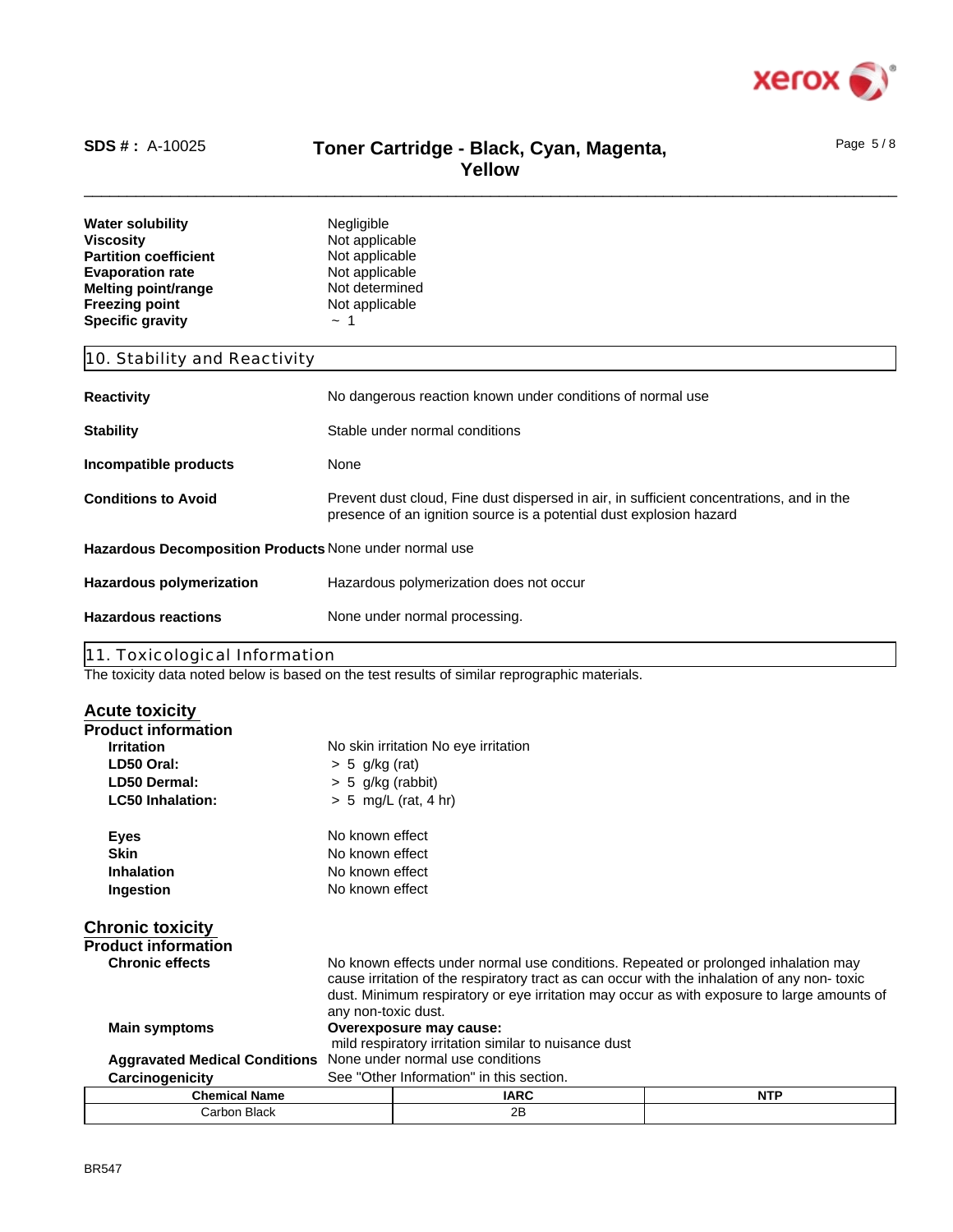

Page 6 / 8

### \_\_\_\_\_\_\_\_\_\_\_\_\_\_\_\_\_\_\_\_\_\_\_\_\_\_\_\_\_\_\_\_\_\_\_\_\_\_\_\_\_\_\_\_\_\_\_\_\_\_\_\_\_\_\_\_\_\_\_\_\_\_\_\_\_\_\_\_\_\_\_\_\_\_\_\_\_\_\_\_\_\_\_\_\_\_\_\_\_\_\_\_\_\_ **SDS # :** A-10025 **Toner Cartridge - Black, Cyan, Magenta, Yellow**

| Titanium dioxide            | 2B                                       |
|-----------------------------|------------------------------------------|
| <b>Other toxic effects</b>  |                                          |
| <b>Product information</b>  |                                          |
| <b>Sensitization</b>        | No sensitization responses were observed |
| <b>Mutagenic effects</b>    | Not mutagenic in AMES Test               |
| <b>Target organ effects</b> | None known.                              |
| Other adverse effects       | None known                               |
| <b>Aspiration Hazard</b>    | Not applicable                           |

#### **Other information**

The IARC (International Agency for Research on Cancer) has listed carbon black as "possibly carcinogenic to humans". The classification is based on studies evaluating pure, "free" carbon black. In contrast, toner is a formulation composed of specially prepared polymer and a small amount of carbon black (or other pigment). In the process of making toner, the small amount of carbon black becomes encapsulated within a matrix. Xerox has performed extensive testing of toner, including a chronic bioassay (test for potential carcinogenicity). Exposure to toner did not produce evidence of cancer in exposed animals. The results were submitted to regulatory agencies and published extensively

The IARC (International Agency for Research on Cancer) has listed titanium dioxide as "possibly carcinogenic to humans". The classification is based on studies in rats using pure, unbound TiO2. Based on the review of available study results, when this product is used as intended, Xerox has concluded that the presence of titanium dioxide in this mixture does not present an increased risk of lung cancer or chronic respiratory disease.

| ical<br>11 II VI<br>12.50000 |
|------------------------------|
|------------------------------|

#### **Ecotoxicity**

The environmental impact of this product has not been fully investigated. However, this preparation is not expected to present significant adverse environmental effects.

| 13. Disposal Considerations                                                                                                                                                                                                                                                                                                                                                                                                                                                                                                    |
|--------------------------------------------------------------------------------------------------------------------------------------------------------------------------------------------------------------------------------------------------------------------------------------------------------------------------------------------------------------------------------------------------------------------------------------------------------------------------------------------------------------------------------|
| This material, as supplied, is not a hazardous waste according to Federal regulations (40)<br>CFR 261). This material could become a hazardous waste if it is mixed with or otherwise<br>comes in contact with a hazardous waste, if chemical additions are made to this material, or<br>if the material is processed or otherwise altered. Consult 40 CFR 261 to determine whether<br>the altered material is a hazardous waste. Consult the appropriate state, regional, or local<br>regulations for additional requirements |
| Dispose of in accordance with local regulations.                                                                                                                                                                                                                                                                                                                                                                                                                                                                               |
|                                                                                                                                                                                                                                                                                                                                                                                                                                                                                                                                |
|                                                                                                                                                                                                                                                                                                                                                                                                                                                                                                                                |

**Note** This material is not subject to regulation as a hazardous material for shipping.

#### 15. Regulatory Information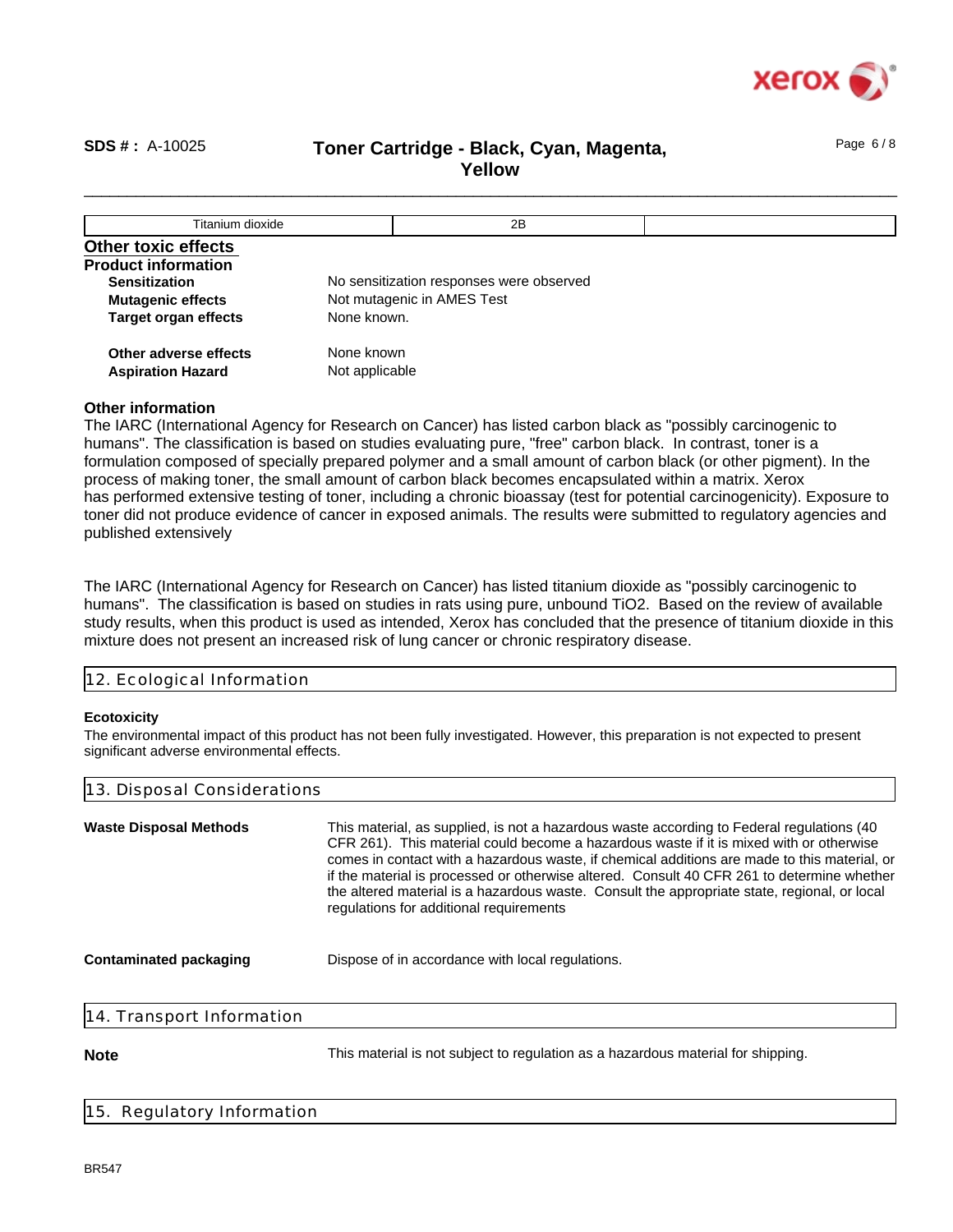

# \_\_\_\_\_\_\_\_\_\_\_\_\_\_\_\_\_\_\_\_\_\_\_\_\_\_\_\_\_\_\_\_\_\_\_\_\_\_\_\_\_\_\_\_\_\_\_\_\_\_\_\_\_\_\_\_\_\_\_\_\_\_\_\_\_\_\_\_\_\_\_\_\_\_\_\_\_\_\_\_\_\_\_\_\_\_\_\_\_\_\_\_\_\_ **Toner Cartridge - Black, Cyan, Magenta, SDS # :** A-10025 Page 7 / 8 **Yellow**

#### **TSCA International Inventories**

**DSL/NDSL**

**Complies Complies** 

#### **U.S. Federal Regulations**

#### **SARA 313**

Section 313 of Title III of the Superfund Amendments and Reauthorization Act of 1986 (SARA). This product does not contain any chemicals which are subject to the reporting requirements of the Act and Title 40 of the Code of Federal Regulations, Part 372. **SARA 311/312 Hazard Categories**

| <b>Acute Health Hazard</b>               | No |
|------------------------------------------|----|
| <b>Chronic Health Hazard</b>             | No |
| <b>Fire Hazard</b>                       | N٥ |
| <b>Sudden Release of Pressure Hazard</b> | No |
| <b>Reactive Hazard</b>                   | No |

#### **Clean Water Act**

This product is not regulated as a pollutant pursuant to the Clean Water Act (40 CFR 122.21 and 40 CFR 122.42).

**Clean Air Act, Section 112 Hazardous Air Pollutants (HAPs) (see 40 CFR 61)**

This product is not regulated as a hazardous air pollutant (HAPS) under Section 112 of the Clean Air Act Amendments of 1990. **CERCLA**

This material, as supplied, does not contain any substances regulated as hazardous substances under the Comprehensive Environmental Response Compensation and Liability Act (CERCLA) (40 CFR 302) or the Superfund Amendments and Reauthorization Act (SARA) (40 CFR 355). There may be specific reporting requirements at the local, regional, or state level pertaining to releases of this material.

#### **TSCA**

TSCA 12b does not apply to this product.

#### **U.S. State Regulations**

#### **California Proposition 65**

Carbon black is regulated under California Proposition 65 only if in the form of "airborne, unbound particles of respirable size". Toner products do not contain carbon black in the form of "airborne, unbound particles of respirable size". Therefore, the requirements of Proposition 65 do not apply to this product.

| <b>Chemical Name</b> | <b>CAS-No</b> | California<br><b>Prop. 65</b> |
|----------------------|---------------|-------------------------------|
| -<br>Carbon Black    | 1333-86-4     | Carcinoger                    |

#### **U.S. State Right-to-Know Regulations**

Although this product contains substances included in some U.S. State Right-to-Know regulations, the particles are bound in a unique matrix and, therefore, the product does not pose any specific hazard.

#### **Canada**

#### **This product has been classified in accordance with the hazard criteria of the Controlled Products Regulations (CPR) and the MSDS contains all the information required by the CPR.**

**WHMIS Hazard Class**

Not subject to WHMIS classification

# 16. Other Information **Issuing Date** 2012-05-08 **Revision Date** 2012-05-31

**Revision Note Initial Release**